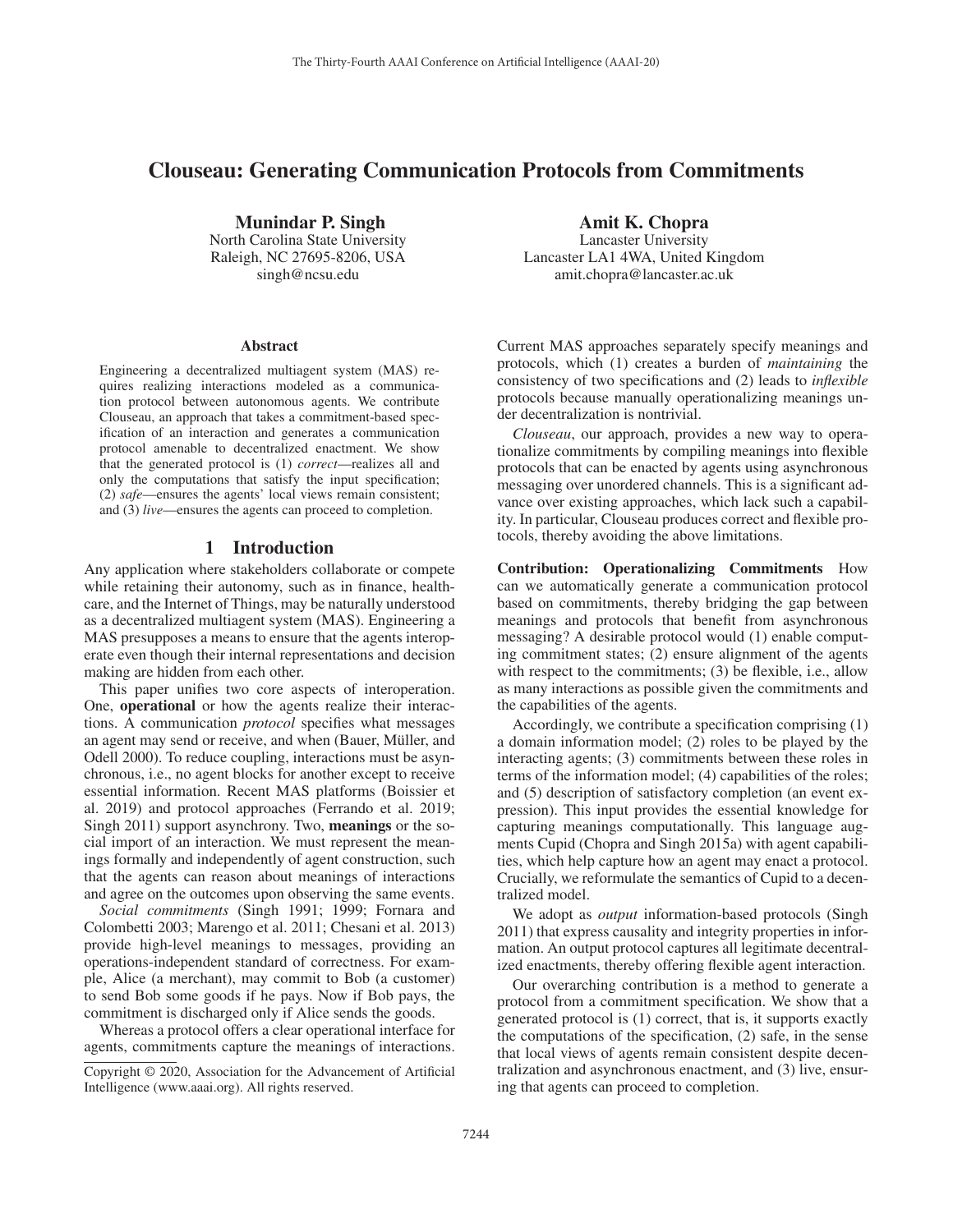

Figure 1: Finite state machine representations of NetBill. The solid lines describe the original NetBill. The dashed lines show some possible generalizations that follow trivially from commitments.

# 2 NetBill and Commitments

We adopt NetBill (Sirbu 1997), a protocol for trading digital media, as a familiar running example (Yolum and Singh 2002a; Winikoff, Liu, and Harland 2005). Figure 1 shows NetBill as a finite state machine (FSM) whose transitions are labeled with messages (SENDER, RECEIVER: content).

NetBill begins with an rfq (request for quotes) message from BUYER to SELLER for an item (transition from  $s_0$  to  $s_1$ ), who responds to BUYER with a quote including the price of item (transition from  $s_1$  to  $s_2$ ). If BUYER sends a reject in response (transition from  $s_2$  to  $s_3$ ), the protocol ends, indicated by the double circle on  $s_3$ . Otherwise, if BUYER sends an accept (transition from  $s_2$  to  $s_4$ ), SELLER sends a deliver to BUYER, including item in an encrypted format (transition from  $s_4$  to  $s_5$ ). After receiving deliver, BUYER sends pay (i.e., an electronic cheque) to SELLER (transition from  $s<sub>5</sub>$  to  $s_6$ ). After receiving pay, SELLER sends a receipt to BUYER including cipher to decrypt the item (transition from  $s<sub>6</sub>$  to  $s_7$ ), and the protocol ends.

## 3 Specifying Interactions using Clouseau

NetBill includes only two (i.e., accept and reject) branches. We could enhance its flexibility by including, e.g., the dashed edges in Figure 1 whereby SELLER may send an unsolicited quote and BUYER may pay in advance.

But how would we establish that any path, original or added, is legitimate? The idea behind using commitments (Yolum and Singh 2002b) is to express the meaning of an interaction formally and thereby to ensure that all and only the legitimate interactions are realized. Given commitments, paths where the commitments are not violated can be included in the protocol without fear of violating a business Table 1: Syntax of Clouseau's input specification.

|      | Spec $\longrightarrow \mathscr{S}$ {roles $\mathscr{R}\mathscr{R}^+$ Base <sup>+</sup> Commit <sup>+</sup> Cap <sup>+</sup> Comp} |  |  |  |  |  |
|------|-----------------------------------------------------------------------------------------------------------------------------------|--|--|--|--|--|
|      | Base $\longrightarrow$ event $\mathscr{B}( \mathscr{A}  \text{opt}   ^+)$ key $\mathscr{A}^+$                                     |  |  |  |  |  |
|      | Commit $\longrightarrow$ commitment $\mathscr{C} \mathscr{R}$ to $\mathscr{R}$ create Ev                                          |  |  |  |  |  |
|      | $ $ detach Ev $ $ discharge Ev $ $ release Ev $ $                                                                                 |  |  |  |  |  |
| Cap  | $\rightarrow$ capability $\mathcal{R} \mathcal{B}$ with $  $ fresh $ \mathcal{A} ^+ $                                             |  |  |  |  |  |
|      | Comp $\longrightarrow$ completion Ev                                                                                              |  |  |  |  |  |
| Ev   | $\rightarrow \mathscr{B}$   Time,   Time     Life $\mathscr{C}$   Time,   Time                                                    |  |  |  |  |  |
|      | Ev and Ev   Ev or Ev   Ev except Ev                                                                                               |  |  |  |  |  |
| Time | $\longrightarrow$ $\mathcal{T}$   $\mathscr{B}$ + $\mathcal{T}$                                                                   |  |  |  |  |  |
| Life | $\longrightarrow$ created   detached   discharged                                                                                 |  |  |  |  |  |
|      | released   expired   violated done                                                                                                |  |  |  |  |  |

requirement. A major benefit is raising the level of abstraction from operations to meanings. (Clouseau supports event expressions as completion requirements.)

Clouseau provides a way to generate a protocol that retains the flexibility of a meaning-level specification thus obviating the need for manual design of a protocol.

#### 3.1 Syntax of Clouseau Specifications

A Clouseau specification comprises (1) a set of roles; (2) an information schema of base events over lists of attributes; (3) commitments between the roles over the events; (4) each role's capabilities, i.e., which events a role can bring about and attribute bindings it can set; and (5) a completion event expression. Cupid (Chopra and Singh 2015a) has (2) and (3); Clouseau adds  $(1)$ ,  $(4)$ , and  $(5)$ .

Table 1 shows Clouseau's surface syntax. Here,  $\longrightarrow$  indicates a production, and  $|$  indicates choice. A  $+$  indicates one or more repetitions.  $\vert \cdot \vert$  indicate optionality. A, B, C, R, and  $\mathscr S$  are sets of (terminal) attributes, base events, commitments, roles, and specification names.  $\mathcal{T} = \mathbb{N} \cup \infty$  is a set of time instances. ([] are terminals that identify time intervals.) We write  $\sqcap$ ,  $\sqcup$ , and  $\ominus$  for and, or, and except, respectively.

Listing 1 specifies NetBill based on Yolum and Singh (2002b). Lines 4–10 show base event schemas, each a relation over its attributes. Some attributes form a key. A timestamp attribute is implicit. For example, rfq has attributes nID (its key) and item. Each instance of rfq is a tuple of values for its attributes that is unique for its value of nID.

#### Listing 1: Specification of NetBill in Clouseau.

|                | $1$ NetBill-Flexible $\{$                         |  |  |  |  |
|----------------|---------------------------------------------------|--|--|--|--|
|                | 2 roles Seller, Buyer                             |  |  |  |  |
| 3              |                                                   |  |  |  |  |
| $\overline{4}$ | event rfq(nID, item) key nID                      |  |  |  |  |
| 5              | event quote (nID, item, price) key nID            |  |  |  |  |
| 6              | event accept (nID, item, price, decision) key nID |  |  |  |  |
| $\tau$         | event reject (nID, item, price, decision) key nID |  |  |  |  |
| 8              | event pay(nID, price, decision, cheque) key nID   |  |  |  |  |
| 9              | event deliver (nID, decision, item) key nID       |  |  |  |  |
| 10             | event receipt(nID, item, cheque, cipher) key nID  |  |  |  |  |
| 11             |                                                   |  |  |  |  |
| 12             | commitment PromiseGoods Seller to Buyer           |  |  |  |  |
| 13             | create quote                                      |  |  |  |  |
| 14             | detach created AcceptQuote                        |  |  |  |  |
|                | 15 discharge deliver [accept + 3]                 |  |  |  |  |

```
16 release reject
```
11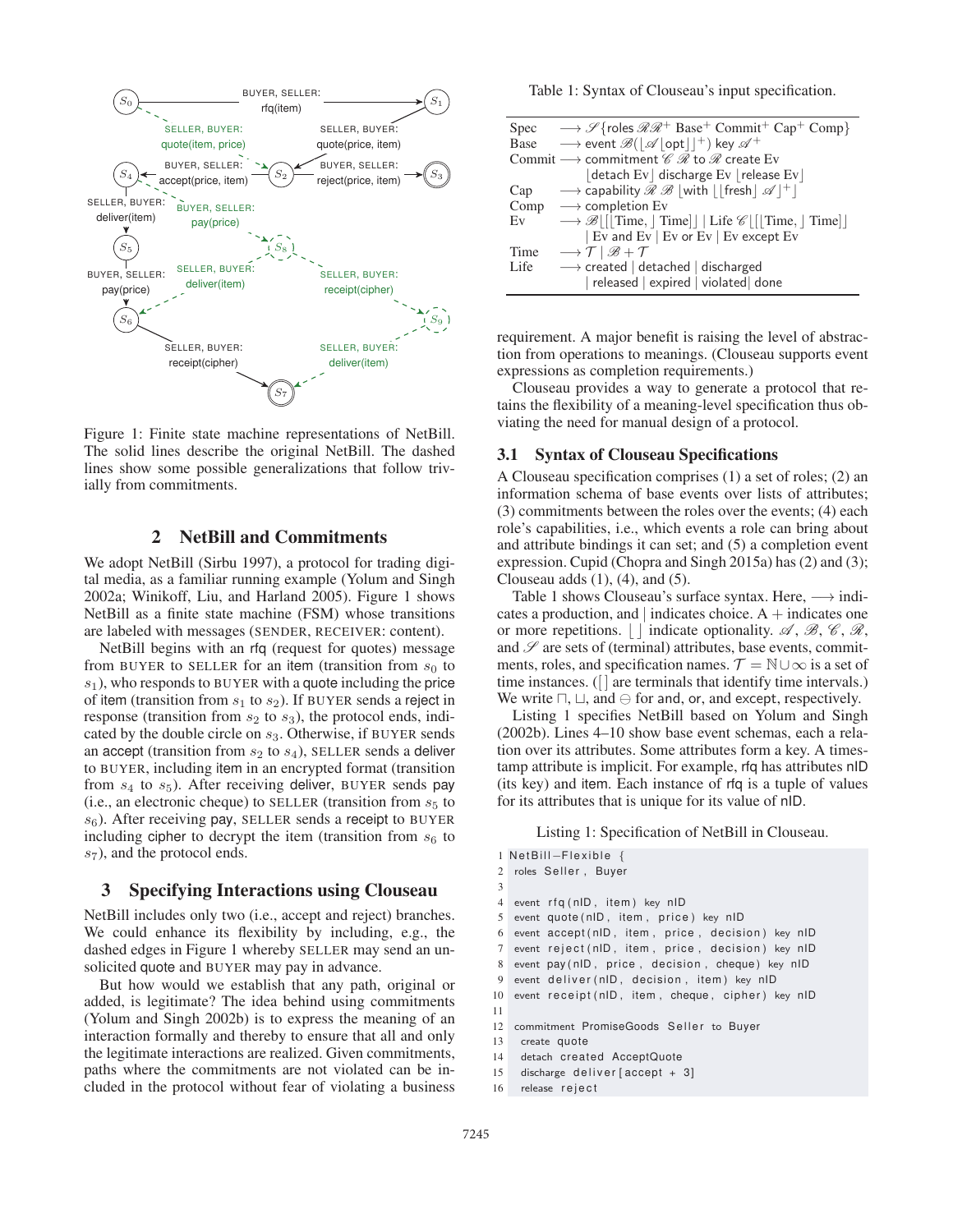```
17
18 commitment PromiseReceipt Seller to Buyer
19 create quote
20 detach created AcceptQuote and pay [accept + 3]
21 discharge receipt [pay + 1]
22 release reject
23
24 commitment AcceptQuote Buyer to Seller
25 create accept[quote + 5]26 detach deliver [accept + 3]
27 discharge pay [ accept + 5]
28
29 capability Seller quote with nID, item, price
30 capability Seller deliver
31 capability Seller receipt with cipher
32 capability Buyer rfq with nID , item
33 capability Buyer accept with fresh decision
34 capability Buyer reject with fresh decision
35 capability Buyer pay with cheque
36
37 completion done PromiseGoods and done PromiseReceipt and
   done AcceptGoods
```

```
38 }
```
Only a role who has the *capability* to bring about a base event (along with any its attributes) can instantiate it. Line 29 states that SELLER can bring about quote and may produce bindings for nID, item, and price—indicated by with—that respect quote's key. Lines 33–34 state that BUYER must bind a fresh value—indicated by fresh—for decision in accept and reject. Therefore, since accept and reject have the same key, nID, at most one of them can occur for any nID value.

A commitment involves four event expressions: create and discharge are required but detach and release are optional. AcceptQuote begins on Line 24: BUYER (its debtor) commits to SELLER (its creditor) upon accept (its create event) that if deliver occurs within three time units of accept (its detach event) then pay occurs within five time units of accept (its discharge event). A created commitment expires when its detach fails to occur; is violated if it is detached but fails to discharge; and released (frees the debtor) if its release event (shown for PromiseReceipt) occurs.

An event expression (Ev in Table 1) is either a base event or a lifecycle event restricted by time constraints, or a complex event built up from simpler events using and, or, except. Lifecycle events refer to a commitment's being created, detached, discharged, expired, violated, or released (the last four mean the commitment is terminated). A commitment's lifecycle events are derived entirely from its specification.

Here, done means *if detached then terminated*, i.e., (created except detached) or discharged or violated or released. Line 37 means that NetBill completes when for each of its three commitments, any instance that is created terminates.

Definition 1 states Clouseau's deep syntax.

**Definition 1.** A specification *S*, is a tuple  $(R, B, A, C, Q)$ , *where* R *is a set of two or more roles;* B *is a nonempty set of base events;* A *is a set of capabilities over* R *and* B*;* C *is a set of commitments over* R *and* B*;* Q *is a completion event.*

*A* base event, *e or*  $e(\vec{a}, \vec{\kappa}, \vec{q})$ *, associates an event named* e with sets of attributes  $\vec{a} \subseteq A$ , key attributes  $\vec{\kappa} \subseteq \vec{a}$ , and *optional attributes*  $\vec{q} \subseteq (\vec{a} \setminus \vec{\kappa}).$ 

 $C(x, y, c, r, u, l)$  *is a* commitment *from debtor*  $x \in R$  *to creditor*  $y \in R$  *with create, detach, discharge, and release events* c*,* r*,* u*, and* l*, respectively.*

 $A(x, e, \vec{w}, \vec{n})$  *denotes a* capability *of role*  $x \in R$  *for base*  $even\ e(\vec{a}, \vec{\kappa}, \vec{q}) \in B$ . It means that role x can bring about *instances of* e *by supplying values for* e*'s nonoptional attributes. The attributes*  $\vec{w}$  are those for which x may generate a value if not already known. The attributes  $\vec{n}$   $(\vec{n} \subseteq \vec{w})$ *are those for which* x must *produce a fresh value (meaning those attributes cannot be already known).*

# 3.2 Semantics of Clouseau Specifications

Although we adopt Cupid's syntax, we reformulate its semantics based on roles. This section provides a synchronous model of observations by roles. Section 4 provides an asynchronous model based on messages. Section 5 shows how to generate a asynchronous model (embodied in a protocol) from the synchronous model. (Below,  $V$  is the domain of values for all attributes.)

Definition 2 states that a base event's *instance* provides bindings for its attributes and a timestamp. An *observation* associates an instance with observers, including one *doer*.

**Definition 2.** An instance,  $(e, b, t)$ , of event  $e(\vec{a}, \vec{\kappa}, \vec{q})$  asso*ciates a partial function*  $b: \vec{a} \rightarrow V$  *with*  $\vec{a} \setminus \vec{q} \subseteq \vec{a}$  *dom* $(b)$ *(binds all nonoptional attributes of* e*), and a timestamp* t*.*

*An observation,*  $O(x, \vec{y}, e, b, t)$ *, associates an instance*  $(e, b, t)$  with observer roles  $\vec{y}$ , where  $|\vec{y}| \geq 2$ , and a dis $t$ *inguished* doer  $x \in \vec{y}$  *who brings about the instance.* 

Below,  $b(a)$  is the result of evaluating b on a and  $b(\vec{\kappa})$  is a vector mapping b over each element of  $\vec{\kappa}$ .

For brevity, we omit the obvious components of  $O(x, \vec{y}, e, b, t)$  and abbreviate it as  $o, o_i$ , and so on.

Definition 3 states that in a run for role  $r$ , (1) r makes each observation and (2) the sequence respects timestamp order.

**Definition 3.** A run for  $r$ ,  $\tau^r$ , is a sequence of observations  $o_1 o_2 \ldots$ , where ∀ $o_i$ ,  $o_j$ : *(1)*  $r \in \vec{y_i}$  and (2)  $i < j$  iff  $t_i < t_j$ .

At most one instance occurs at a time: if  $O(x_i, \vec{y_i}, e_i, b_i, t)$ and  $O(x_j, y_j, e_j, b_j, t)$ , then and  $x_i = x_j$ ,  $y_i = y_j, e_i = e_j$ , and  $b_i = b_j$ . Definition 4 captures synchrony: if a role makes an observation in a run vector, all roles mentioned in that observation also make that observation.

**Definition 4.** A run vector,  $\Gamma = [\tau^1 \dots \tau^{|R|}]$ , is one where  $\forall r \in R$ , (1)  $\tau^r$  *is a run, and* (2)  $\forall o_i \in \tau^r$ ,  $\forall y \in \vec{y_i}$ :  $o_i \in \tau^y$ . *An observation*  $o \in \Gamma$  *iff it appears in some run in*  $\Gamma$ *.* 

Definition 5 states that a run for role  $r$  is viable iff for any observation of which  $r$  is the doer: (1)  $r$  has the capability for the observed event; (2)  $r$  previously observes each attribute that is not part of the capability; and  $(3)$  r does not previously observe any of e's fresh attributes.

**Definition 5.** *A run of role r,*  $\tau^r$ *, is viable iff*  $\forall O(r, \vec{y}, e, b, t) \in \tau^r : (I) \exists A(r, e, \vec{w}, \vec{n}) \in A$ ; (2)  $\forall a \in$  $\vec{a} \setminus \vec{w}$ :  $(\exists o_i : t_i < t, a \in \vec{a}_i, \vec{\kappa_i} \subseteq \vec{\kappa}, b(\vec{\kappa_i}) = b_i(\vec{\kappa_i})$ *, and*  $b(a) = b_i(a)$ ; (3)  $\forall n \in \vec{n} \colon \nexists o_i : t_i < t, n \in \vec{a_i}$ , and  $\vec{\kappa_i} \subseteq \vec{\kappa}$ . *A run vector is* viable *iff each of its runs is viable.*

 $\langle S \rangle$  *denotes the set of viable runs in*  $S$ .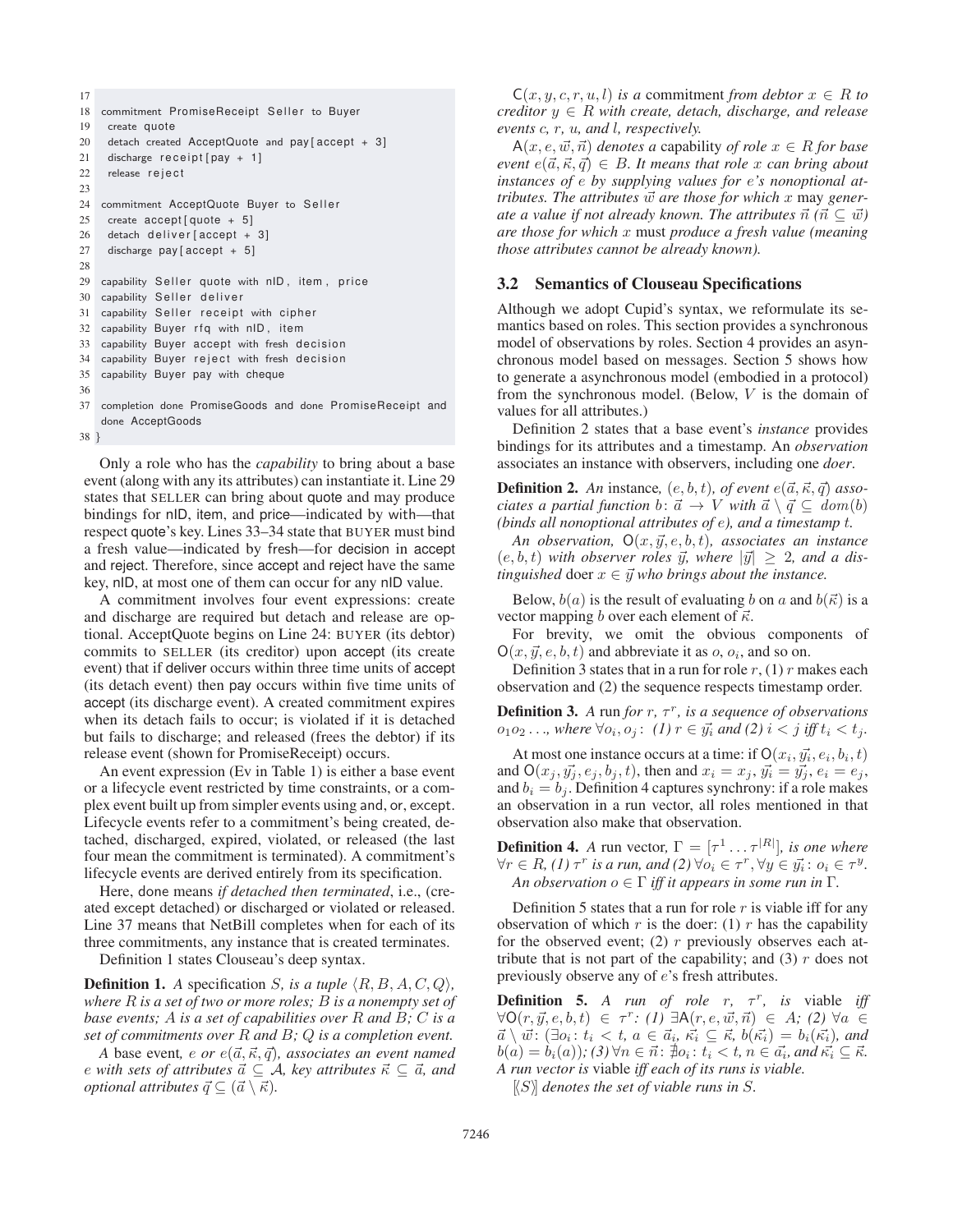

Figure 2: Some run vectors for Listing 1. Each vertical line shows a role's run comprising a sequence of its observations. Each horizontal line is an observation of an event linking its observer roles with the doer shown with a solid circle.

Figures 2a–2d show example run vectors based on Listing 1. Figure 2a is viable because BUYER has the capability to bring about an rfq by generating values for nID and item (bound to 1 and cot, respectively), and SELLER has the capability to bring about a quote by generating values for nID, item, and price (bound to 2, bed, and 10 respectively). Figure 2b is unviable because it violates clause (2) of Definition 5; specifically, rfq and quote supply different values for item for the same value of nID. Figure 2c is viable as SELLER has the capability to bring about a quote by generating values for nID, item, and price, and BUYER has the capability to bring about an accept by supplying known values for nID, item, and price and generating a value for decision. Figure 2d is unviable because clause (3) of Definition 5; specifically, reject requires generating a value for decision; however a prior accept has already generated the value for decision.

Consistency A run vector is *consistent* iff any two observations in it respect key integrity, i.e., if they agree on their common key attributes, they agree on all common attributes.

**Definition 6.** Let  $o_i$  and  $o_j$  be observations. Let  $\vec{\kappa} = \vec{\kappa}_i \cap \vec{\kappa}_j$ *and*  $\vec{a} = \vec{a}_i \cap \vec{a}_j$ *. Then,*  $o_i$  *and*  $o_j$  *are* consistent *iff*  $b_i(\vec{\kappa}) =$  $b_j(\vec{\kappa}) \Rightarrow b_i(\vec{a}) = b_j(\vec{a}).$ 

*A run vector*  $\Gamma$  *is* consistent *iff for any roles i, j, any*  $o_i \in$  $\tau^i$  *and*  $o_i \in \tau^j$  *are consistent. Specification* S *is* consistent *iff every run vector in* [ S] *is consistent.*

Inconsistency may occur only if the agents have overlapping capabilities. Listing 2 modifies *NetBill-Flexible*: deliver includes cheque and SELLER can do deliver with cheque. Upon accept, SELLER and BUYER can bring about deliver and pay, respectively. Since both SELLER and BUYER control cheque, they can set different bindings for it for the same nID, producing an inconsistency.

Listing 2: An inconsistent variant of NetBill (Listing 1).

- 3 event accept (nID, item, price, decision) 4 event pay ( nID , decision , item , price , cheque ) 5 event deliver (nID, decision, item, cheque) key nID 6 7 capability Seller deliver with cheque 8 capability Buyer pay with cheque
- 9 }

Overlapping capabilities need not cause inconsistency. As Listing 1 shows, SELLER and BUYER can bind item but at most one of them can do so for any binding of nID.

In the rest of this paper, all specifications are consistent.

Intensions The intension of an event gives all the run vectors in which instances of the event, including commitment events, occur. We develop this idea below.

Two instances cohere iff they bind their common key attributes to the same values.

**Definition 7.** *Two instances,*  $\langle e_i, b_i, t_i \rangle$  *and*  $\langle e_j, b_j, t_j \rangle$ , cohere *iff*  $b_i(\vec{\kappa}) = b_j(\vec{\kappa})$ , where  $\vec{\kappa} = \vec{\kappa}_i \cup \vec{\kappa}_j$ . Two sets of *instances* cohere *iff each pair of their members coheres.*

A *chain* is a set (ordered by time) of instances drawn from one consistent run vector that are (pairwise) coherent and implicitly ordered by timestamp. The *mix* of two chains ignores coherence so the result is not a chain. The *merge* of two chains is their mix restricted by coherence.

Definition 8. *A* chain *in a run vector* Γ *is a set of instances*  $\{ \langle (e_0, b_0, t_0)(e_1, b_1, t_1) \ldots \rangle \}$  *iff*  $\forall i, j : (e_i, b_i, t_i) \in \Gamma$  and  $\langle e_i, b_i, t_i \rangle$  and  $\langle e_j, b_j, t_j \rangle$  are coherent.

*The* mix *of two sets of chains is their element-wise union:*  $\sigma_1 \mathbb{U} \sigma_2 = \{u_1 \cup u_2 | u_1 \in \sigma_1, u_2 \in \sigma_2\}$ 

*The* merge *of two sets of chains is their mix restricted by coherence:*  $\sigma_1 \diamond \sigma_2 = \{u | u \in \sigma_1 \cup \sigma_2 \text{ and } u \text{ is coherent}\}.$ 

The *certificate* for an event expression is a chain that makes the expression true. Let  $\Gamma \in \{S\}$  for specification S. In Definitions  $D_1$ – $D_{17}$ , e is a base event, E, F, and G are base or lifecycle events, and  $X$  and  $Y$  are event expressions. *last* and *ts* give the last instance of a chain and the timestamp of an instance respectively.

 $\mathsf{D}_1 \; [[e]]^{\Gamma} = \{ \langle (e,b,t) \rangle \; | \; \mathsf{O}(x,\vec{y},e,b,t) \in \Gamma \}$ 

$$
\mathsf{D_2} \ \llbracket E[c, d] \rrbracket^{\Gamma} = \{ \sigma | \sigma \in \llbracket E \rrbracket^{\Gamma} \text{ and } c \leqslant ts (last(\sigma)) < d \}
$$

- $\mathsf{D}_3 \left[ E[F + c, d] \right] \right] \left[ c \right] = \{ \sigma | \sigma \in \mathbb{R} \}$  $\llbracket E \rrbracket^{\Gamma} \quad \diamond$  $\llbracket F \rrbracket^{\Gamma}$  and  $ts(last(F, \sigma)) + c \leqslant ts(last(E, \sigma)) \leqslant d$
- $\mathsf{D}_4 \left[ \llbracket E[c, G + d] \rrbracket^{\Gamma} \right] = \{ \sigma | \sigma \in \left[ \llbracket E \rrbracket^{\Gamma} \circ \llbracket G \rrbracket^{\Gamma} \text{ and } c \right] \leq$  $\overline{ts}(last(E,\sigma)) < ts(last(G,\sigma)) + d\}$
- $\mathsf{D}_5 \left[ \llbracket E \rrbracket F + c, G + d \rrbracket^{\Gamma} \right] = \{ \sigma | \sigma \in \left[ \llbracket E \rrbracket F + c, \infty \right] \right]^{\Gamma} \diamond$  $\angle E[0, G + d] \rrbracket$ <sup> $\Gamma$ </sup>}
- $\mathsf{D}_6$   $\llbracket X \sqcap Y \rrbracket^{\Gamma} = \llbracket X \rrbracket^{\Gamma} \diamond \llbracket Y \rrbracket^{\Gamma}$
- $\mathsf{D}_7 \;\; [\![X \sqcup Y ]\!]^\Gamma = [\![X ]\!]^\Gamma \cup [\![Y ]\!]^\Gamma$
- $\mathsf{D}_8 \left[ \left[ X \ominus (Y \sqcap Z) \right] \right]^\Gamma = \left[ \left( X \ominus Y \right) \sqcup (X \ominus Z) \right]^\Gamma$
- $\mathsf{D}_{\Theta} \; [\![X\ominus (Y\sqcup Z)]\!]^\Gamma = [\![(X\ominus Y)\sqcap (X\ominus Z)]\!]^\Gamma$
- $\mathsf{D}_{\mathsf{10}}\;\left[ X\ominus (Y\ominus Z)\right] ^{\Gamma}=\llbracket (X\ominus Y)\sqcup (X\sqcap Z)\rrbracket^{\Gamma}$
- $\mathsf{D}_{11}$   $\left[ X \ominus ET \right]^\Gamma = \left( \left[ \!\! \left[ X \right]^\Gamma \cup \left[ \!\! \left[ ET \right]^\Gamma \right] \right) \setminus \left( \left[ \!\! \left[ X \right]^\Gamma \diamond \left[ \!\! \left[ ET \right]^\Gamma \right] \right) \left( T \right. \!\! \right)$ is a time expression)

<sup>1</sup> NetBill−Inconsistent { // Modifying Ne tBill−Flexible

<sup>2 //</sup> Showing only the elements that are modified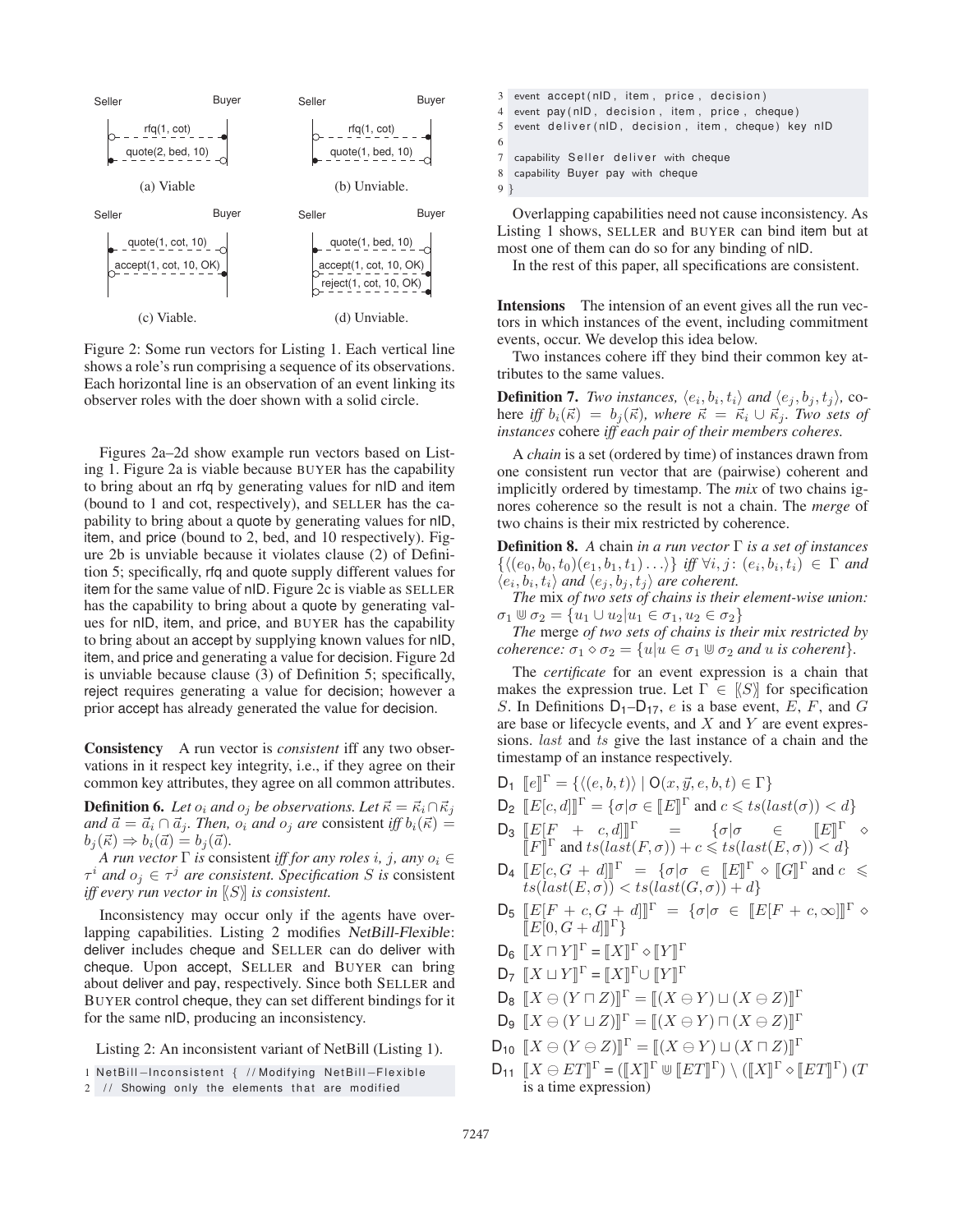Table 2: Syntax of protocols generated by Clouseau.

|  |                                                                                  | Prot $\longrightarrow \mathscr{S}$ {roles $\mathscr{R}^+$   parameters   Param   key   $]$ <sup>+</sup>   $^+$ Msg <sup>+</sup> } |  |  |
|--|----------------------------------------------------------------------------------|-----------------------------------------------------------------------------------------------------------------------------------|--|--|
|  |                                                                                  | $Msg \longrightarrow \mathcal{R} \mapsto \mathcal{R}^+$ : $\mathcal{M}$ [Param <sup>+</sup> ]                                     |  |  |
|  | Param $\longrightarrow$ in $\mathscr{X}$   out $\mathscr{X}$   nil $\mathscr{X}$ |                                                                                                                                   |  |  |

For brevity, let  $k = C(x, y, c, r, u, l)$  be a commitment.

 $D_{12}$   $[created(k)]^{\Gamma} = [c]^{\Gamma}$ 

 $D_{13}$   $[detached(k)]^{\Gamma} = [created(k) \sqcap r]^{\Gamma}$ 

 $D_{14}$   $[expected(k)]^{\Gamma} = [created(k) \ominus r]^{\Gamma}$ 

 $\mathsf{D}_{15}$   $\llbracket \text{discharged}(k) \rrbracket^{\Gamma} = \llbracket \text{created}(k) \sqcap u \rrbracket^{\Gamma}$ 

- $\mathsf{D}_{16}$   $[\text{violet}(k)]^{\Gamma} = [\text{detached}(k) \ominus (u \sqcup l)]^{\Gamma}$
- $\mathsf{D}_{17}$   $[released(k)]^{\Gamma} = [created(k) \sqcap l]^{\Gamma}$

The *intension* of an event X is  $\{\Gamma | \Gamma \in \{S\} \}$  and  $\llbracket X \rrbracket^{\Gamma} \neq \emptyset$ ∅}. The *intension* of an specification is the intension of its completion event  $(Q)$ , computed via the above semantics.

**Definition 9.** The intension of specification  $S$ ,  $\llbracket S \rrbracket = \llbracket Q \rrbracket$ .

## 4 Communication Protocols

We express protocols in a variant of BSPL (Singh 2011), which specifies protocols via causality and integrity constraints. Our variant includes (1) multicast messages and (2) multiple protocol parameter *lines*, each a list of parameters needed for one alternative completion. Table 2 shows the syntax using  $\mathcal{M}, \mathcal{R}, \mathcal{S}$ , and  $\mathcal{X}$  as sets of (terminal) messages, roles, protocols, and parameter names, respectively. Listing 3 shows a protocol generated from Listing 1. Section 5 shows how to do so automatically.

Listing 3: Protocol generated by Clouseau for NetBill. Clouseau adorns all protocol parameters  $\lceil \text{out} \rceil$ —omitted here for readability.

```
1 NetBill−Flexible−Protocol {
```

```
2 roles Seller , Buyer
```
- 3 parameters nID key, item, price, quoteP
- 4 parameters nID key, item, price, rfqP, quoteP
- 5 parameters nID key, item, price, decision, rfqP, quoteP , rejectP
- 6 parameters nID key , item , price , decision , rfqP , quoteP , acceptP
- 7 parameters nID key, item, price, decision, cheque, rfqP , quoteP , acceptP , payP
- 8 parameters nID key, item, price, decision, rfqP, quoteP , acceptP , deliverP
- 9 parameters nID key, item, price, decision, cheque, rfqP , quoteP , acceptP , payP , deliverP
- 10 parameters nID key, item, price, decision, cheque, rfqP , cipher , quoteP , acceptP , payP , receiptP
- 11 parameters nID key, item, price, decision, cheque, rfqP, cipher, quoteP, acceptP, payP, deliverP, receiptP
- 12

13 Buyer  $\mapsto$  Seller: rfqM [out nID, out item, out rfqP]

- $14$  Seller  $\mapsto$  Buyer: quoteM [in nID, in item, out price, out quoteP ]
- 15 Seller  $\mapsto$  Buyer: quoteM [out nID, out item, out price, out quoteP]
- $16$  Buyer  $\mapsto$  Seller: acceptM [in nID, in item, in price, out decision, out acceptP]
- 17 Buyer → Seller: rejectM [in nID, in item, in price, out decision , out rejectP ]
- $18$  Buyer  $\mapsto$  Seller: payM[in nID, in price, in decision, out cheque , out payP ]
- $19$  Seller  $\mapsto$  Buyer: deliverM [in nID, in item, in decision, out deliverP ]
- 20 Seller  $\mapsto$  Buyer: receiptM[in nID, in item, in cheque, out cipher , out receiptP ]

```
21 }
```
Each message *morph* has a sender, a receiver, a name, and a set of parameters (subset of the protocol's parameters), some of which form a key. Each parameter has an adornment, which captures the sender's knowledge of a binding of that parameter:  $\lceil \cdot \rceil$  means the sender knows it prior to sending;  $\lceil \text{out} \rceil$  means the sender doesn't know it prior but produces it when sending;  $\lceil \text{nil} \rceil$  means the sender doesn't know it prior and doesn't produce it. For example, Line 14 shows quoteM with sender SELLER and receiver BUYER; nID is the key (inherited from the protocol); SELLER must have observed nID and item (for the specified key) before sending; must not know price before; but produce price when sending.

The adornments capture causal dependencies. For example, rfqM of Line 13, which produces nID and item, must precede quoteM of Line 14, which uses those parameters. Capturing causality explicitly offers flexibility: the constraints are causally essential; every compatible order is correct. Thus, deliverM and payM may be sent in any mutual order.

Message morphs encode alternative enactments. Morphs of the same name have the same sender and receiver but their parameters and parameter adornments can differ. For example, quoteM has two morphs: Line 14 adorns nID and item  $\lceil \text{in} \rceil$ ; and Line 15 has only  $\lceil \text{out} \rceil$  parameters. We assume the message name,  $\lambda$ , includes an identifier to distinguish different morphs of the same name. Below,  $W =$  $\{\lceil \mathsf{in} \rceil, \lceil \mathsf{out} \rceil, \lceil \mathsf{nil} \rceil \}$  is the set of adornments.

**Definition 10.** A message *(morph)*,  $M(\lambda, x, \vec{y}, \vec{p}, \alpha, \vec{\kappa})$ , *comprises a name λ, a sender role x, a set of receiver roles*  $\vec{y}$ *,*  $\alpha$  function  $\alpha$ :  $\vec{p} \to W$  assigning an adornment to each pa*rameter, and a list of key parameters*  $\vec{\kappa} \subseteq \vec{p}$ .

A protocol consists of a set of roles, a set of protocol parameter lines each with the same key (subset of parameters), and a set of messages (morphs). A protocol completes if all parameters on any parameter line are bound. We extend BSPL with multiple parameter lines because each line captures one alternative completion of the protocol while avoiding the need for giving a null binding to any parameter.

**Definition 11.** A protocol,  $\langle \lambda, \vec{x}, \vec{p}, \vec{\pi}, \vec{\kappa}, F \rangle$ , comprises a  $n$ ame  $\lambda$ , a list of roles  $\vec{x}$ , a list of parameters  $\vec{p}$ , a set  $\vec{\pi}$ *of parameter lines (each a pair*  $[\vec{q}, \alpha]$ , where  $\vec{q} \subseteq \vec{p}$  and  $\alpha: \vec{q} \to W$ ), a set of key parameters  $\vec{\kappa} \subseteq \vec{p}$ , and a set of *message morphs* F*.*

An instance of a message binds its parameters. A role's history is a sequence of message instances that a role views. We overload b from attribute to parameter bindings.

**Definition 12.**  $N(\lambda, b)$  *is an* instance *of a message*  $M(\lambda, x, \vec{y}, \vec{p}, \alpha, \vec{\kappa})$  *iff*  $\vec{p} = dom(b)$ *. The history of role x, h<sup>x</sup>,*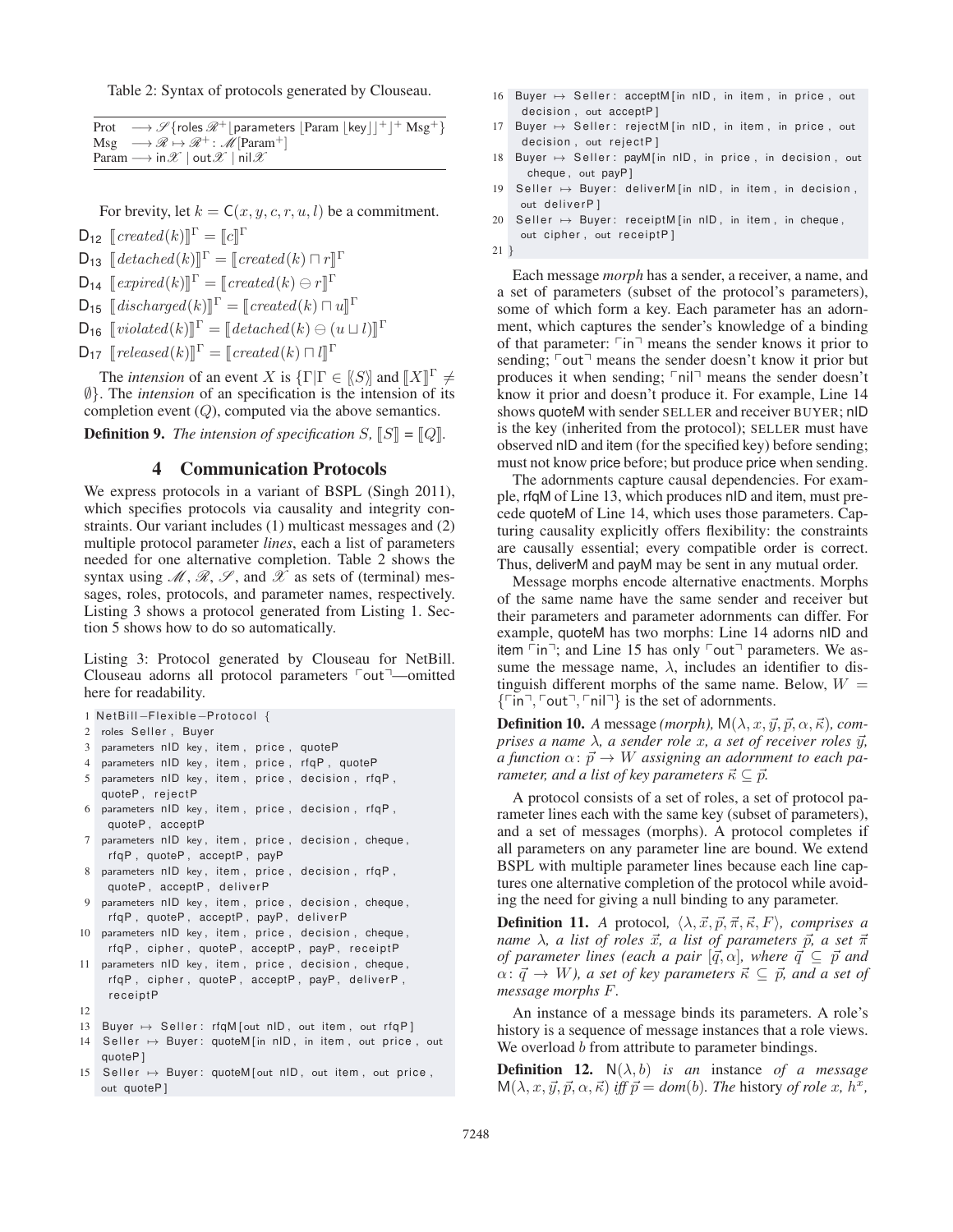is a sequence of message instances  $m_0m_1 \ldots$ , emitted or re*ceived by* x.  $N(\lambda, b)$  *appears in*  $h^x$  *when emitted by* x *and*, *for all*  $y \in \vec{y}$ , in  $h^y$  when received by y.

A message instance  $m$  is viable for emission by role  $x$  at its history  $h^x$  iff (1) the bindings of m's  $\lceil \ln \rceil$  parameters are set earlier in the history and the bindings of  $m$ 's  $\lceil \text{out} \rceil$  or  $\lceil \text{nil} \rceil$  parameters are not set earlier in the history.

**Definition 13.** For integer i, let  $N(\lambda_i, b_i)$  be an instance *of message*  $M(\lambda_i, x, \vec{y_i}, \vec{p_i}, \alpha_i, \vec{\kappa_i})$  *that occurs at index i in history*  $h^x$ . Then,  $\mathsf{N}(\lambda_i, b_i)$  *is* viable *in*  $h^x$  *iff it is a reception, or (1)*  $\forall p \in \vec{p}, \alpha(p) = \ulcorner \text{in} \urcorner : \exists i < j : \kappa_i \subseteq \kappa_j,$  $p \in dom(\alpha_i)$ , and  $b_j(p) = b_i(p)$ ; and (2)  $\forall p \in \vec{p}, \alpha(p) \in$  $\{\begin{bmatrix} \text{C} \text{out} \end{bmatrix}, \begin{bmatrix} \text{C} \text{in} \end{bmatrix} \}$ :  $\nexists i < j : \kappa_i \subseteq \kappa_j$  and  $p \in dom(\alpha_i)$ .

A history vector H progresses to  $H'$ ,  $H \prec H'$ , based on a message emission or reception, capturing asynchrony.

**Definition 14.**  $H = [h^1 \dots h^{|R|}]$  *is* viable *iff* (1) all *its histories are empty, or (2) it progresses a viable history vector* through the emission or reception of a viable message.  $\langle\!\langle P \rangle\!\rangle$ *is the set of viable history vectors for protocol* P*.*

A *safe* protocol guarantees integrity of information, i.e., no parameter may obtain conflicting bindings.

**Definition 15.** *Messages*  $N(\lambda_i, b_i)$  *and*  $N(\lambda_j, b_j)$  *are* consistent *iff, for*  $\vec{\kappa} = \vec{\kappa}_i \cap \vec{\kappa}_j$  and  $\vec{a} = \vec{a}_i \cap \vec{a}_j$ ,  $\vec{b}_i(\vec{\kappa}) = b_j(\vec{\kappa}) \Rightarrow$  $b_i(\vec{a}) = b_j(\vec{a})$ . A history vector is safe iff all pairs of mes*sages in it are consistent. A protocol* P *is* safe *if and only if each vector in* P*is safe.*

Definition 16. *A history vector* H *is complete for parameters*  $\vec{p}$  *iff*  $(\forall p \in \vec{p}$ :  $\exists N(\lambda, b) \in H$  *and*  $p \in dom(b)$ *).* A  $protocol[P]$  *is live iff*  $\forall H \in \langle \langle P \rangle \rangle : \exists H' : H \prec H'$  where  $H' \in \langle\!\langle P \rangle\!\rangle$  and  $H'$  is complete for a parameter line  $\vec{p}$  of  $P$ .

### 5 Generating a Communication Protocol

The correctness of a generated protocol requires that its set of history vectors matches the *intension* (i.e., the set of run vectors) of the specification. Clouseau uses commitments and capabilities for determining senders and receivers of messages, and capabilities for determining the operational constraints expressed via adornments. We demonstrate this method by generating Listing 3 from Listing 1.

Information integrity requires that (1) if two messages share a parameter, their keys must overlap and (2) instances determined by the same key bindings must be equal.

Definition 17 captures the intuition that when a parameter is  $\lceil \ln \rceil$ , its binding in an instance with respect to its key must be known before the instance is produced. That is, the parameter must be accompanied by sufficient key parameters to be meaningful. The *determinant* of a parameter  $p$ ,  $\Delta_p$ , is the intersection of keys of all message morphs in which  $p$ appears. A message is well-determined iff when a parameter is  $\lceil \cdot \rceil$  so is each parameter in its determinant.

**Definition 17.**  $M(\lambda, x, \vec{y}, \vec{p}, \alpha, \vec{\kappa})$  is well-determined iff  $(\forall p \in \vec{p}: \alpha(p) = \ulcorner \text{in} \urcorner \Rightarrow \forall p' \in \Delta'_p \Rightarrow \alpha(p') = \ulcorner \text{in} \urcorner).$ 

Generating Message Parameters and Adornments Clouseau generates message morphs to capture alternatives. Listing 3 captures two paths in Figure 1 via two morphs

Table 3: The adornments for a parameter based on attribute a depend on whether a is optional ( $a \in \overrightarrow{q}$ ), whether the sender can produce  $a$  ( $a \in \vec{w}$ ), and whether it must produce  $a$  ( $a \in \vec{w}$ )  $\vec{n}$ ). Rows 2 and 6 are ill-formed because a must be produced by the sender, but it cannot be; row 8 because  $a$  must be produced but is optional.

| # | $a \in \vec{q}$ | $a \in \vec{w}$ $a \in \vec{n}$ |     | $\alpha(a)$ (Possible adornments)                                                         |
|---|-----------------|---------------------------------|-----|-------------------------------------------------------------------------------------------|
|   | No              | N <sub>0</sub>                  | No  | $\sqcap$ in $\sqcap$                                                                      |
| 2 | No              | N <sub>0</sub>                  | Yes | Ill-formed: no output                                                                     |
| 3 | No              | <b>Yes</b>                      | No  | $\lceil \text{in} \rceil$ , $\lceil \text{out} \rceil$                                    |
| 4 | No              | <b>Yes</b>                      | Yes | $\sqrt{\frac{1}{10}}$                                                                     |
| 5 | Yes             | N <sub>0</sub>                  | No  | $\lceil \ln \rceil$ , $\lceil \text{n} \rceil$                                            |
| 6 | Yes             | N <sub>0</sub>                  | Yes | Ill-formed: no output                                                                     |
|   | Yes             | <b>Yes</b>                      | No  | $\lceil \mathsf{in} \rceil$ , $\lceil \mathsf{out} \rceil$ , $\lceil \mathsf{nil} \rceil$ |
| 8 | Yes             | Yes                             | Yes | Ill-formed: no output                                                                     |

of quoteM (Lines 14–15). Line 14 adorns nID and item  $\lceil \cdot \rceil$  to capture the interaction in which SELLER receives an rfqM, which binds nID and item, before sending a quote. Conversely, Line 15 adorns nID and item  $\lceil \text{out} \rceil$  to capture that SELLER can send quote without receiving rfqM.

Table 3 captures the possible adornments for each parameter in a message.

Generating Message Senders and Receivers Senders are those roles with a capability for bringing about an event from which a morph is generated. In Listing 1, SELLER can bring about quote, so it would be a sender for quoteM.

For receivers, we have some choices. The simplest is to multicast the message to everyone: those to whom it matters will read it. However, we can avoid generating superfluous messages through the following criteria.

First, include receivers to ensure commitment alignment (Chopra and Singh 2015b). In Listing 1, quote features in the creates of PromiseGoods and PromiseReceipt, of which SELLER is debtor and BUYER is creditor. Thus, make SELLER the sender and BUYER the receiver of quoteM.

Second, include receivers to enable a stated capability, i.e., if a role needs an attribute binding to exercise a capability. If so, we make that role a receiver of any message arising from an event that includes that attribute.

Generating Autonomy Parameters Each generated message includes an  $\lceil \text{out} \rceil$  *autonomy parameter* to make the sender's exercising of its autonomy explicit in the information model. Doing so is essential to reflect the social meaning of communications. A suffix "P" indicates such a parameter, e.g., quoteP for quoteM. This representation makes the performative nature (Austin 1962) of each communication explicit. Specifically, even if a role sends a message that merely relays information from other sources, the sending of that message is its autonomous action and no one else's.

Generating Protocol Parameters Clouseau generates parameter lines. The connection with events is enforced through the inclusion of relevant autonomy parameters in a parameter line. In Listing 3, Line 4 includes rfqP and quoteP and omits acceptP: thus, it is one of the complete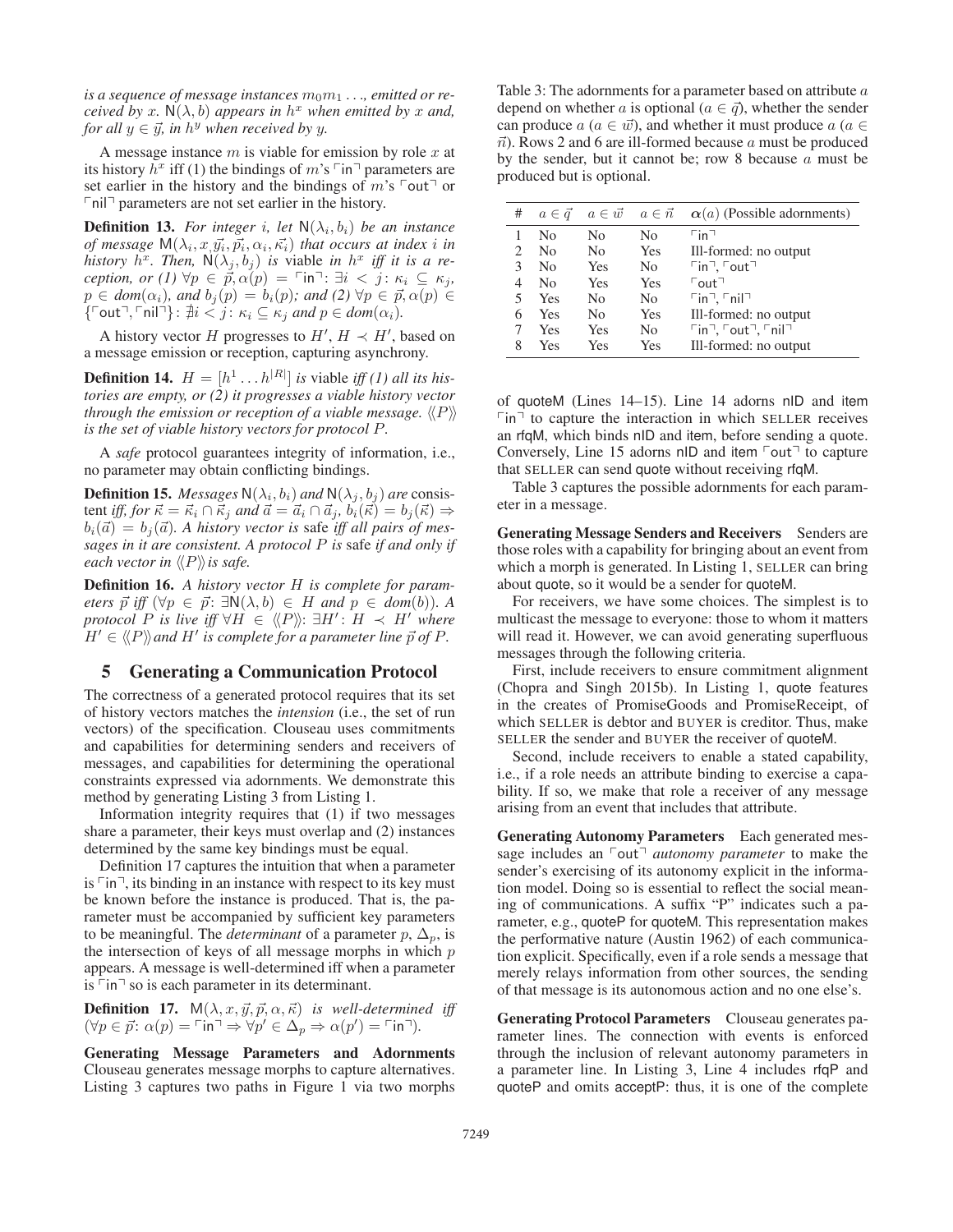vectors when PromiseGoods and PromiseReceipt expire because AcceptQuote is not created.

To select the appropriate parameter lines, we begin from the completion event in the specification. We convert it to a quasi disjunctive normal form (DNF) by applying the semantics of Section 3.2 to eliminate the commitment lifecycle events and to remove any  $\sqcup$  from within the scope of  $\sqcap$  or  $\ominus$ . Then, we produce one parameter line for each disjunct, including the parameters of messages derived from events that appear positively in the disjunct and excluding the autonomy parameter of any message derived from an event that appears as the second argument of  $\ominus$ .

Generating a Protocol Definition 18 consolidates the foregoing intuitions to identify (the, in general, multiple) message morphs with distinct parameter adornments that each capability yields, and thus the messages that a specification yields. This definition adopts the simple approach of setting the receivers to all roles other than the sender. For convenience, we use the same name for each message morph that a capability for an event yields, specifically, appending "M" to the event name.

**Definition 18.** Let  $S = \langle R, B, A, C, Q \rangle$  be a specification. Let  $e(\vec{a}, \vec{\kappa}, \vec{q}) \in B$  and  $\chi = A(x, e, \vec{w}, \vec{n}) \in A$ . Then,  $\chi$  $y$ ields *message*  $M(\lambda, x, \vec{y}, \vec{p}, \alpha, \vec{\kappa})$  *iff*  $\vec{y} = R \setminus x$ ,  $\vec{p} = \vec{a} \cup \vec{b}$  ${eP}$  *and*  $\forall a \in \vec{a}$ :  $\alpha(a) \in \alpha(a)$  *as specified in the column of Table 3 in the matching row, and*  $\alpha(eP) = \text{Out}^{\top}$ .

Let  $\mathcal{M}_{\chi}$  *be the set of messages that*  $\chi$  *yields. The set of messages that*  $S$  *yields,*  $\mathcal{M}_S = \bigcup_{\chi \in A} \widetilde{\mathcal{M}}_\chi$ .

|  |  |  | <b>Algorithm 1: Protocol Generation</b> |
|--|--|--|-----------------------------------------|
|--|--|--|-----------------------------------------|

**input**: Specification  $S = \langle R, B, A, C, Q \rangle$ **output:** Protocol  $G(S)$  generated from S

- <sup>1</sup> The name of the protocol is the name of the specification;
- <sup>2</sup> The roles of the protocol are the roles of the specification;
- <sup>3</sup> Let *Completion* = DNF of Q;
- <sup>4</sup> for each *disjunct D in Completion*
- 5 output parameter line for D;
- 6 Output  $\mathcal{M}_S$ , the set of messages that S yields (Definition 18);

#### 6 Correctness of Protocol Generation

To establish correctness of a protocol generated via Algorithm 1, we first define how the run vectors of a specification *yield* the history vectors of a protocol.

We give a series of definitions, including (1) of an observation of an event instance yielding a message instance; (2) a run yielding a history; (3) a run vector yielding a history vector; and (4) a specification yielding a protocol.

**Definition 19.** Let  $O(x, \vec{y}, e, b, t)$  be an observation and  $\mu = \mathsf{N}(\lambda, b_{\mu})$  *be a well-determined instance of a morph*  $M(\lambda, x_\mu, y_\mu, \vec{p_\mu}, \alpha_\mu, \vec{\kappa_\mu})$ . Then, e yields  $\lambda$ ,  $e \leadsto \lambda$ , iff  $\lambda =$  $e\hat{M}$ ,  $x = x_{\mu}$ ,  $\vec{y} = \vec{y}_{\mu}$ , and  $b = b_{\mu}$ .

Run vectors progress in a lockstep manner in their global timestamp order whereas history vectors progress in asynchrony. The message emissions in a role's history anchor the desired correspondence with the events brought about.

Write a role r's run  $\tau$  as  $\mu_1 \beta_1 \mu_2 \ldots$  where each  $\mu_i$  is a possibly empty list of observations  $O(x, \vec{y}, e, b, t)$ ,  $r \neq x$ , and each  $\beta_i$  is an observation  $O(r, \vec{y}, e, b, t)$  whose doer is r.

Write a role r's history h as  $\nu_0 \delta_0 \nu_1 \ldots$  where each  $\nu_i$  is a possibly empty set of message receptions and each  $\delta_i$  is a single message emission. Then, h is *canonical* for  $\tau$  iff (1)  $|\tau| = |h|$ ; (2)  $\forall \mu_i : \mu_i \leadsto \nu_i$ ; and (3)  $\forall \beta_i : \beta_i \leadsto \delta_i$ .

Let  $h' = \mu_0 \delta_0 \mu_1 \ldots$  Then, h' causally permutes h iff the  $\delta_i$  are unmoved and each  $\mu_i$  is a permutation of  $\nu_i$ .

**Definition 20.** *A run*  $\tau$  yields *a history h*,  $\tau \rightarrow h$ , *iff*  $\exists h'$ *where*  $h'$  causally permutes h, and  $h'$  is canonical for  $\tau$ .

*A run vector*  $\Gamma$  yields *a history vector*  $H, \Gamma \rightsquigarrow H$ *, iff their respective members correspond:*  $\forall r \in R$ :  $\tau^r \rightsquigarrow h^r$ .

Definition 21. *Let* S *and* P *be a specification and protocol, respectively.* S yields  $P$ ,  $S \rightsquigarrow P$ , iff  $\forall \Gamma \in \{S\}$   $\exists H \in$  $\langle P \rangle : \hat{\Gamma} \leadsto H$  and  $\forall H \in \langle P \rangle \rangle \exists \Gamma \in \langle S \rangle : \Gamma \leadsto H$ .

Theorem 1 establishes correctness of protocol generation.

**Theorem 1.**  $S \rightsquigarrow G(S)$ .

*Proof sketch.* First, show by induction on run vectors that for every  $\forall \Gamma \in \{S\} \colon \exists H \in \langle\langle G(S) \rangle\rangle$  such that  $\Gamma \rightsquigarrow H$ . For the base case, consider a run vector  $\Gamma$  with a single observation  $O(x, \vec{y}, e, b, t)$ . This means that  $A(x, e, \vec{w}, \vec{n}) \in A$  for base event  $e(\vec{a}, \vec{\kappa}, \vec{q}) \in B$  such that  $\vec{a} = \vec{w}$  (all values must be generated in this observation). According to Definition 18  $\overline{m} = M(eM, x, \overrightarrow{y}, \overrightarrow{a}, \alpha, \overrightarrow{\kappa})$  where  $\forall a \in \overrightarrow{a}: \alpha(a) = \ulcorner \text{out} \urcorner$ is in  $G(S)$ . Therefore, there exists a history vector H in which the only message instance sent instantiates  $m$  as defined above. Therefore,  $\Gamma \rightsquigarrow H$ .

For the inductive step, assume for each  $\Gamma^i$  that is a run vector over *i* observations,  $\Gamma^i \leadsto H^i$ . Let  $O(x, \vec{y}, e, b, t)$  be the  $(i + 1)^{st}$  observation. This means that  $A(x, e, \vec{w}, \vec{n}) \in A$ for  $e(\vec{a}, \vec{\kappa}, \vec{q}) \in B$ . Let  $\vec{a}' \subseteq \vec{a}$  be known from  $\Gamma^i$ . This means that  $\vec{a}' \cap \vec{n} = \emptyset$  and  $\vec{w} \setminus \vec{a}'$  are the bindings produced in the observation. Let  $m' = M(eM, x, \vec{y}, \vec{p}, \alpha, \vec{\kappa})$ where  $\vec{a}' \subseteq \vec{p}$  and  $\forall a' \in \vec{a}' : \alpha(a') = \text{fin}^{\text{max}}$  and  $\forall w \in \vec{a}$  $\vec{w} \setminus \vec{a}' : \alpha(w) = \text{J} \cdot \text{J}$  From clause (2) of Definition 5, if some attribute is new for  $x$  (not previously observed), then  $x$ cannot previously have observed any of its nonkey attributes whose determinant includes the new key attribute. Thus  $m'$ is well-determined, as in Definition 17. According to Definition 18, m' is in  $G(S)$ . Therefore, there exists  $\bar{\Gamma}^{i+1}$  such that  $\Gamma^{i+1} \rightsquigarrow H^{i+1}$ .

Now we show the converse, that is,  $\forall H \in \langle\langle G(S) \rangle\rangle$ :  $\exists \Gamma \in$  $[S]$ . The argument is by induction on history vectors. The empty run vector yields the empty history vector. Let  $H$  be a history vector such that for all strictly shorter  $H'$ , there exists  $\Gamma'$  such that  $\Gamma' \rightsquigarrow H'$ . Going from  $H'$  to  $H$  may have either involved a reception or emission by r of an instance of  $M(eM, x, \vec{y}, \vec{p}, \alpha, \vec{\kappa})$ . In either case, there exists capability  $A(x, e, \vec{w}, \vec{n}) \in A$  for base event  $e(\vec{a}, \vec{\kappa}, \vec{q}) \in B$ , which would guarantee that there exists  $\Gamma$  such that  $\Gamma \rightsquigarrow H$ .

Theorem 2 relates the consistency of a specification and the safety of a generated protocol.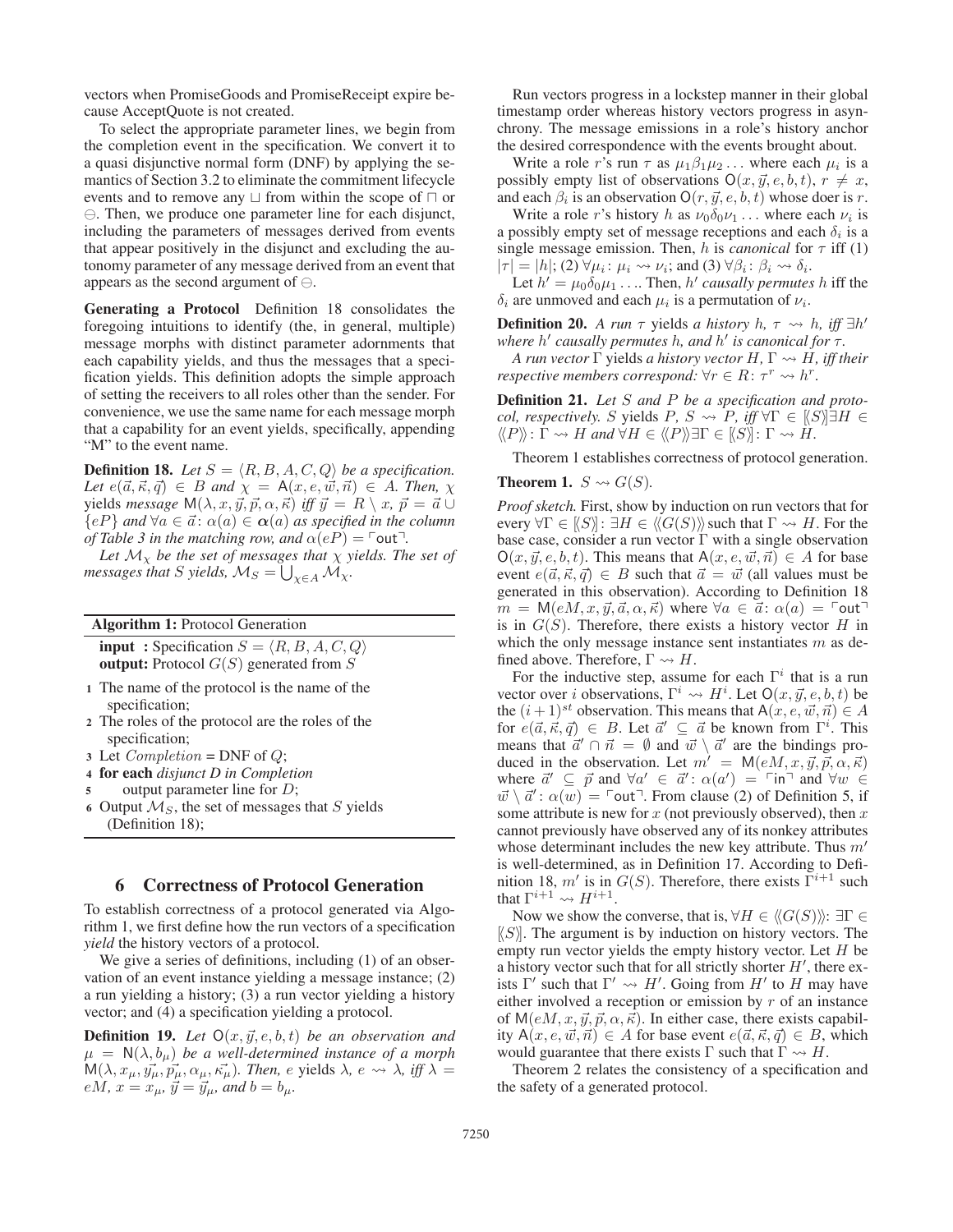### **Theorem 2.** *If* S *is consistent, then protocol*  $G(S)$  *is safe.*

*Proof sketch*. The empty run vector is in  $[S]$  and is consistent. The empty run vector yields the empty history vector in  $G(S)$ , which is safe. Assume S is consistent. Let  $\Gamma, \Gamma' \in \vec{S}$  such that that  $\Gamma'$  extends  $\Gamma$  by one observation  $O(x, \vec{y}, e, b, t)$  of instance  $(e, b, t)$ , of event  $e(\vec{a}, \vec{\kappa}, \vec{q})$ . Further, let the observation be effected by  $x$  exercising its capability A $(x, e, \vec{w}, \vec{n})$ . By Theorem 1,  $\exists H, H' \in \langle\!\langle P \rangle\!\rangle$  such that  $\Gamma \rightsquigarrow H$  and  $\Gamma' \rightsquigarrow H'$ . Therefore, H' differs from H in having one extra emission—of a message instance  $m$  yielded by observation O. Assume that H is safe. Let  $\vec{v} \subseteq \vec{w}$  such that each  $v \in \vec{v}$  is not bound in  $\Gamma$  but bound in  $\Gamma'$ , meaning that O produces the bindings for  $\vec{v}$ . From  $\Gamma \rightsquigarrow H$ , we see that no  $v \in \vec{v}$  is bound in H. By Definition 18, we know that m is an instance of morph M for A where exactly the  $\vec{v}$  are  $\ulcorner$  out $\urcorner$ . Hence,  $H'$  is safe.

#### **Theorem 3.** *If* S *is consistent, then protocol*  $G(S)$  *is live.*

*Proof sketch.* Let  $\Gamma \in \{S\}$  be a run vector. Then  $\Gamma$  satisfies  $S$ 's completion event  $\ddot{Q}$ . Viewing  $Q$  in DNF, therefore, Γ must satisfy at least one disjunct of Q. By construction of protocol  $G(S)$ , each parameter line of  $G(S)$  yields one disjunct of Q as well. Let  $H \in \langle\langle G(S) \rangle\rangle$  such that  $\Gamma \rightsquigarrow H$ . Since Γ would have bound each attribute in one disjunct of Q, H would bind the corresponding parameter as well as the autonomy parameter for each message, thereby completing the relevant parameter line.

#### 7 Discussion

Our contribution bridges the gap between meaning-based and operational specifications via a method for generating a protocol given a Clouseau specification. Clouseau is higher level than operational languages since it works from meaning abstractions, especially commitments, events, and capabilities. But whereas events in Clouseau are synchronous (occurring simultaneously for all observers), messaging in BSPL is asynchronous (the emission of a message is decoupled from its reception).

What makes Clouseau significant is that a flexible protocol supporting asynchrony is in general difficult to construct and maintain by hand. By modeling the meanings precisely using Clouseau, a designer can avoid that overhead. Winikoff (2007) and Desai and Singh (2008) highlight the challenges of computing commitments in asynchronous settings. Although our focus here is on commitments, Clouseau could be extended to cover other kinds of norms (Chopra and Singh 2016). Further, although our approach generates BSPL protocols, it could be adapted to generate protocols in other languages, e.g., trace expressions (Ferrando et al. 2019) or HAPN (Winikoff, Yadav, and Padgham 2018).

A general and major value proposition of multiagent systems is to enable sound and secure collaboration between autonomous, heterogeneous parties. The interactions of agents reflect the autonomy of the principals they represent without divulging the implementation details of the agents and, importantly, keeping the decision making of the principals confidential, except as it is revealed through the communications. Clouseau in this way advances the view of *sociotechnical systems*, e.g., as Chopra and Singh (2016) describe.

Specifically, Clouseau could be applied to model and enact meaning-based interactions in virtually any sociotechnical setting, especially when extended to additional norm types (Chopra and Singh 2016). Important problem domains within its reach include foreign exchange trades based on commitments (Desai et al. 2007) and health information governance based on norms (Chopra and Singh 2016). Notably, Clouseau could naturally support an alternative to smart contracts for the purposes of specifying business contracts on blockchain (Singh and Chopra 2019).

Yolum and Singh (2002a) introduced the idea of computing directly with commitments, leading to enhanced languages and tooling (Winikoff, Liu, and Harland 2005; Chopra and Singh 2006; Baldoni et al. 2014), and work on reasoning patterns (Yolum and Singh 2002b; Fornara and Colombetti 2003; Chopra and Singh 2015a). This body of work formalizes commitment reasoning in the context of a conceptually unitary machine and does not tackle asynchrony. Our contribution builds upon the core idea of these approaches, namely, that messages carry meanings, by supporting decentralized enactments.

Recent work on monitoring commitments (Chesani et al. 2013; Kafalı and Torroni 2018) or norms (Alechina, Dastani, and Logan 2014; Dastani, Torroni, and Yorke-Smith 2018) assumes a unitary model with synchronous state changes. Conceptually, these works are closer to Cupid, which too is based on a unitary model, and which our contribution extends to decentralized settings. El-Menshawy et al. (2018) address the problem of model checking commitments with real-time constraints. Baldoni et al. (2018) give an approach for verifying agents against commitments. Such techniques would be valuable for Clouseau specifications.

MAS programming frameworks, e.g., JaCaMo (Boissier et al. 2019), address complementary concerns to ours. Ja-CaMo supports asynchronous messaging, and can support agents that enact protocols generated by Clouseau. Boissier et al. (2019) point out that interaction between agents in Ja-CaMo could be based on direct messaging between them or via shared artifacts. Indeed, Baldoni et al. (2014) show how to program agents using a shared JaCaMo artifact to coordinate commitment-based interactions.

In brief, Clouseau is unique in that it unifies the meaningbased and operational aspects of interaction with respect to asynchronous communication. Clouseau is motivated with the expectation that the use of a high-level specification can enhance productivity and quality in producing and maintaining a protocol that is maximally flexible given a meaning specification and correct. Previous empirical studies, e.g., (Telang, Kalia, and Singh 2015), lend credence to that expectation. We defer an empirical study of Clouseau's benefits in a practical setting to future work.

# Acknowledgments

Singh was supported by U.S. Department of Defense under the Science of Security Lablet grant and Chopra by EP-SRC grant EP/N027965/1 (*Turtles*). We thank Akın Günay for valuable discussions. Thanks to the anonymous reviewers for their helpful comments.